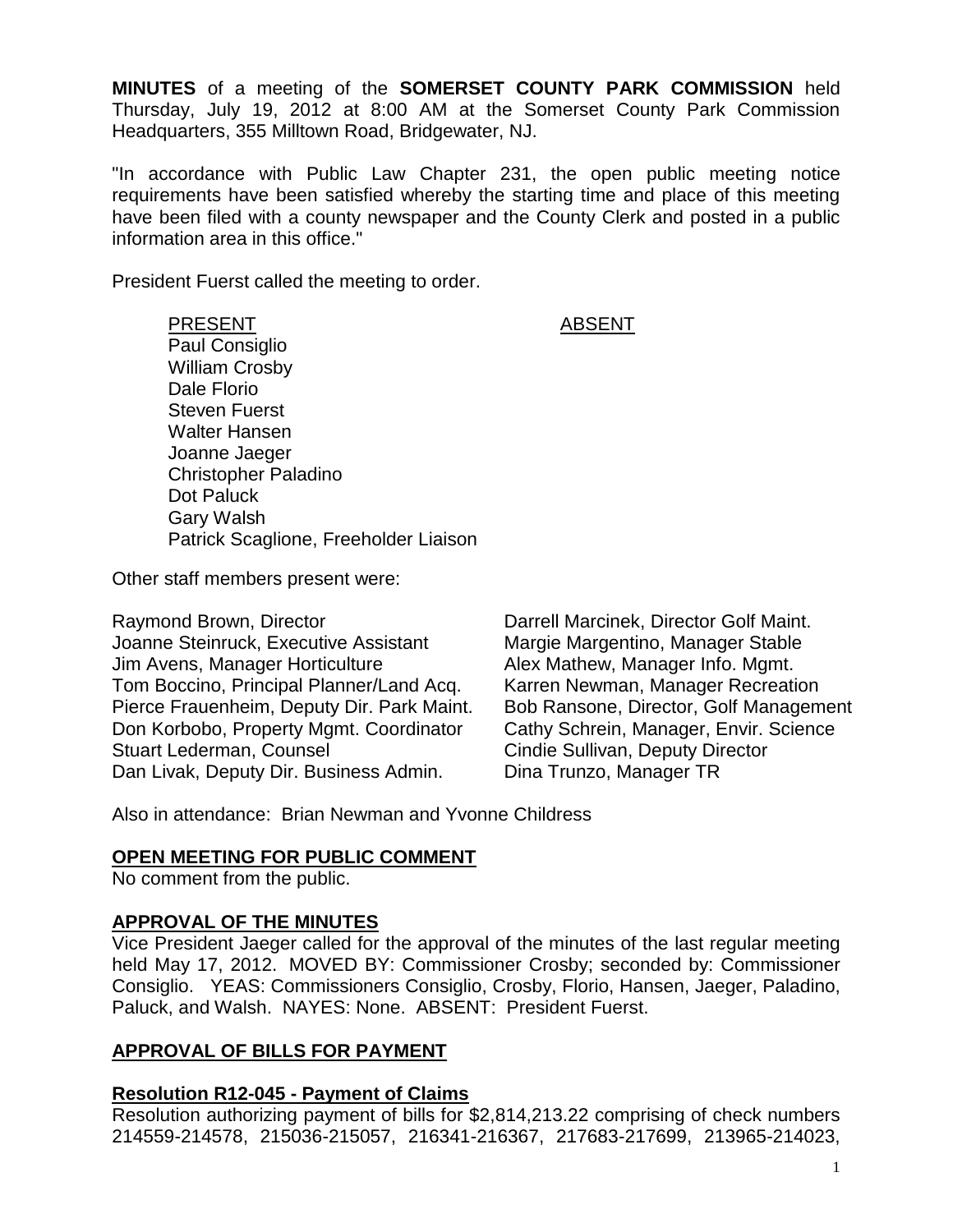214320-214369, 214801-214854, 214864-214955, 215512-215595, 215964-216010, 216376-216482, 217550-217603, 217700, 217865-217928, and 218377-218453. MOVED BY: Commissioner Consiglio; seconded by: Commissioner Hansen. YEAS: Commissioners Consiglio, Crosby, Florio, Hansen, Jaeger, Paladino, Paluck, and Walsh. NAYES: None. ABSENT: President Fuerst.

## **DIRECTOR'S REPORT**

Director Brown submitted a report for the month of June 2012.

#### **WAPL PRESENTATION**

Director Brown showed a video prepared by Hal Brown on the WAPL event held the week of June 15. There were 156 golfers from around the world. Ray thanked Commissioner Hansen for his support and assistance with getting local businesses to support the event. Ray distributed a cost analysis that lists all income and expenses for the event. The event gave Neshanic Valley Golf Course national recognition. The event was a good experience for Somerset County.

Commissioner Paluck commented that it was a terrific event and heard nothing but compliments throughout the event. The Somerset County Park Commission should be proud of how the smoothly the event ran and complimented the staff. The golf course was in great condition and Dot expressed how proud she was of the course and staff.

Commissioner Hansen reported that he heard many players and parents comment how they could not believe they were in New Jersey. The event showcased Somerset County.

Commissioner Consiglio reported that one of the players, from the University of California-Davis, that stayed at his home during the championship commented that she would like to become a professional golfer next year and use Neshanic Valley as her base to practice.

Vice President Jaeger thanked everyone involved and mentioned how much publicity the event and Neshanic Valley Golf Course received.

Bob Ransone thanked the Commissioners and Freeholders for the opportunity to host such an event. At the post-event meeting everyone expressed the desire to host another championship. The support from the community and Commissioner Hansen was great. Bob thanked Darrell Marcinek and Fred Glass for their assistance. It was anticipated that the sales from the program booklet would raise \$42,000 but sales raised \$68,500. Bob expressed his interest in hosting the U.S. Men's Amateur Public Links Championship in 2015. He asked permission from the Commissioners to send a letter of interest to host this championship.

#### **Letter of Interest to Host the 2015 U.S. Amateur Public Links Championship**

YEAS: Commissioners Consiglio, Crosby, Florio, Hansen, Jaeger, Paladino, Paluck, Walsh, and President Fuerst. NAYES: None.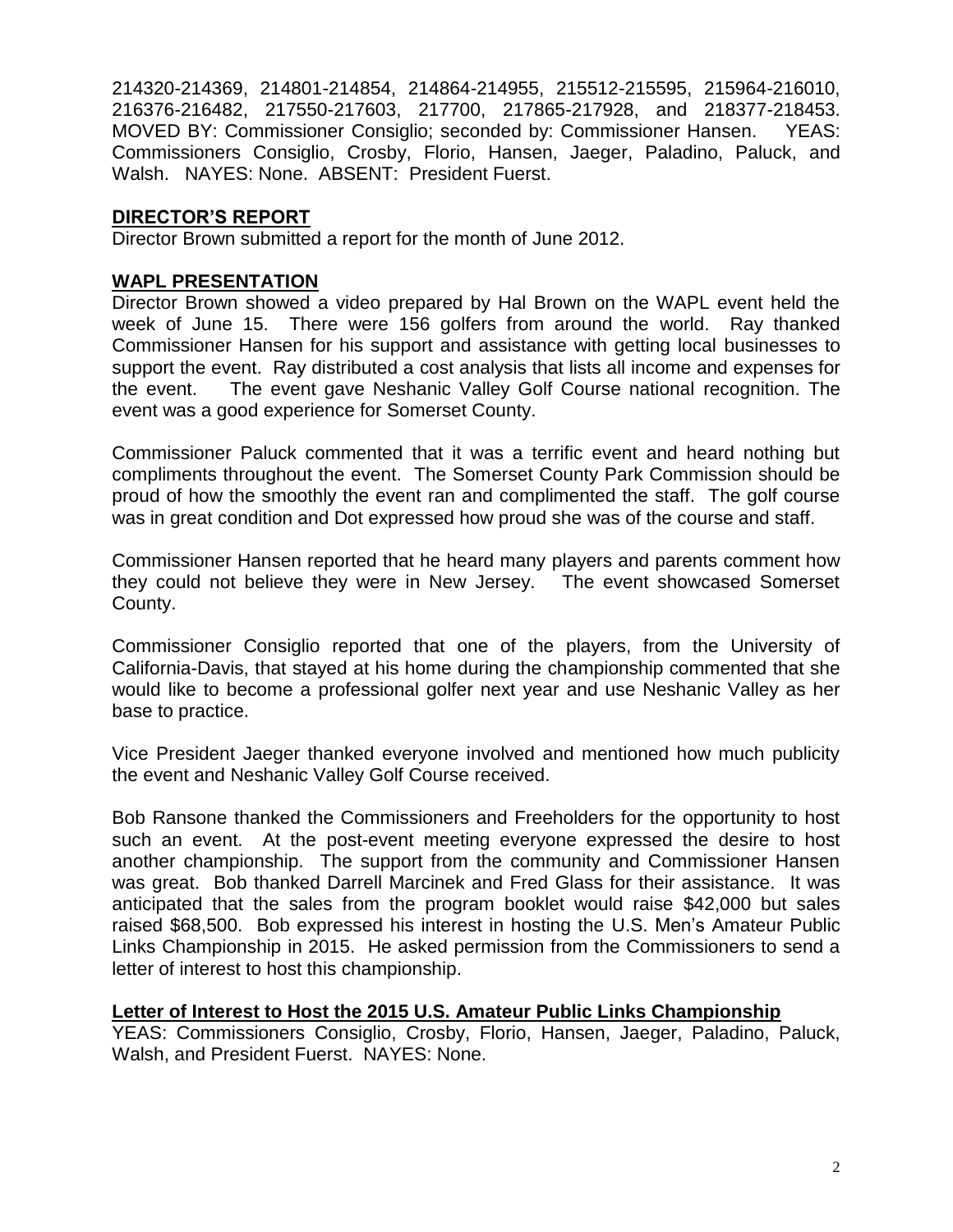# **COMMISSIONER CORRESPONDENCE**

- 1. Letter asking if the Park Commission would be interested in purchasing 782 Newmans Lane in Martinsville which is adjacent to the County owned Powelson property.
- 2. Letter from NJDEP regarding the remediation at Old York Road and Robert Street.
- 3. Letter of thanks and compliments from The Academy of Saint Elizabeth to Lord Stirling Stable for the riding program their students attend.
- 4. Received an Enrichment Grant from MyGOAL for recreational and physical activities for individuals on the Autism Spectrum in the amount of \$250.00 that a participant's mother applied for on behalf of her daughter.
- 4. Letter of thanks from the Somerset County Interscholastic Athletic Association and Mike Amorosa for the use of the facilities at Natriar, Green Knoll, and Neshanic Valley during the county athletic tournaments.
- 5. Letter from Middle Earth thanking the Park Commission for the support of the Frank "Nap" Torpey Memorial "Hills of Somerset" County 75-mile bicycle race.
- 6. Notice of Intent to Commence Construction Activities and Dam Demolition (Robert Street Dam).
- 7. Notice of Public Hearing from New Jersey Water Supply Authority regarding Roxbury Water Company and Princeton University renewing their application for uninterruptible water supply.
- 8. Notice from New Jersey Water Supply that the above meetings have been waived.
- 9. Letter from New Jersey Water Supply Authority regarding the Schedule of Rates, Changes, and Debt Service Assessments for the sale of water from the Raritan Basin System for fiscal year 2013 effective July 1, 2012.
- 10. Letter of thanks from the Relay for Life of Bridgewater for the assistance with their relay event.
- 11. Documents received regarding County of Somerset vs. Kenneth F. Stahl.
- 12. Thank you note from Pam Murray, Vice Chair of the WAPL.
- 13. Letter from the Borough of Peapack & Gladstone requesting permission to resume deer culling at Natirar on September 8, 2012 to February 16, 2013.

# **CONSENT AGENDA**

# **RESOLUTIONS**

The following resolutions were MOVED BY: Commissioner Hansen; seconded by: Commissioner Consiglio. YEAS: Commissioners Consiglio, Crosby, Florio, Hansen, Jaeger, Paladino, Paluck, and President Fuerst. NAYES: None. ABSENT: Commissioner Walsh.

## **Resolution R12-046 – Award of Contract to Furnish and Deliver Animal Feed and Supplements**

Resolution awards a contract to Middle Valley Farms for Option A: Hay for the total cost of \$131,250.00. The contract is for one year with an option for a one year extension. Marge will be negotiating a six month contract for animal feed.

# **Resolution R12-047 – Amending the 2012 Fee Schedule**

Resolution amends the 2012 Fee Schedule to include new fees for the Lord Stirling Stable. The new fees will be for Flat Class Instruction, Jumping Class, Lead Line Pony Rides Weekday, and Lead Line Pony Rides Weekend.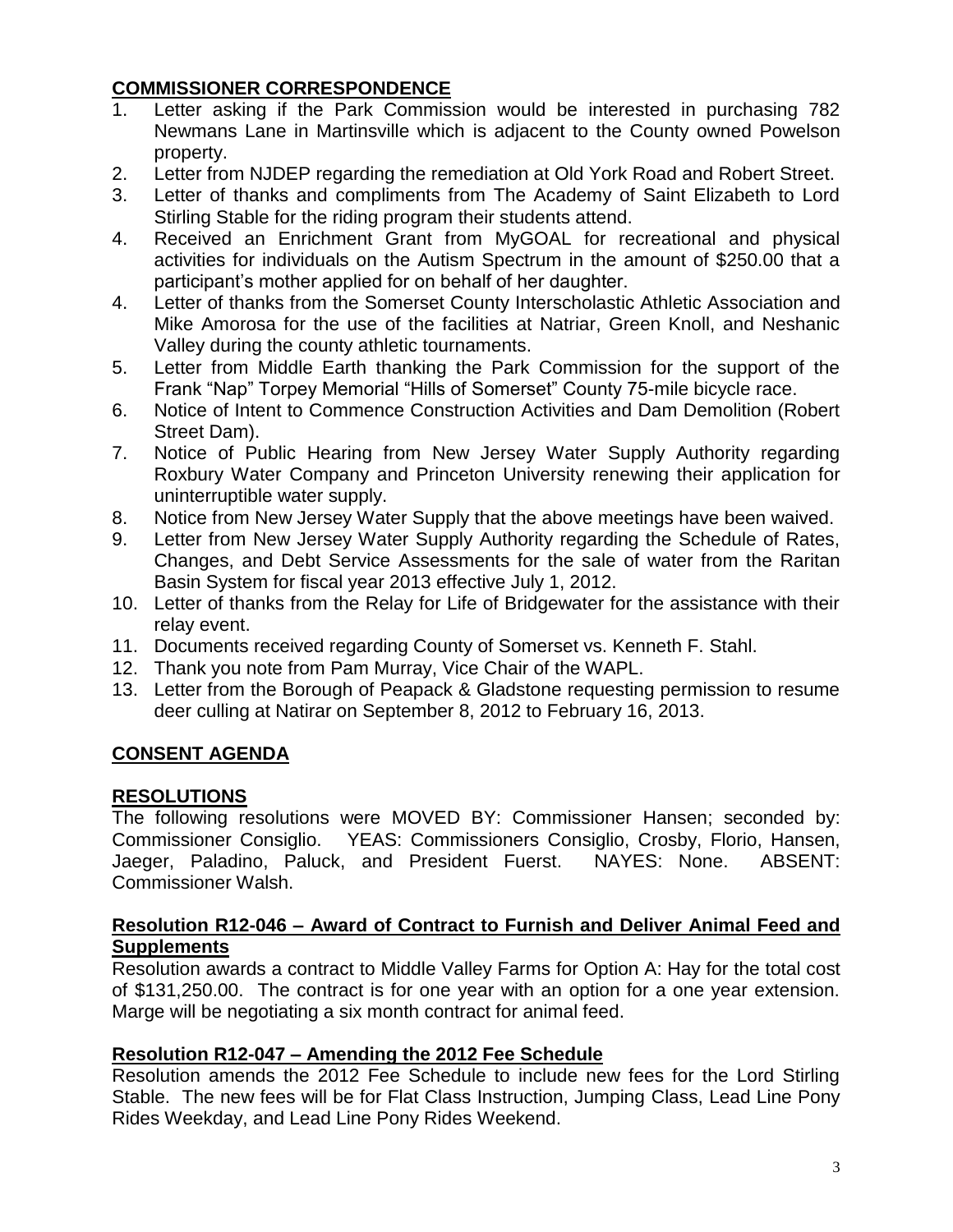#### **Resolution R12-048 – Authorizing the Execution of a Memorandum of Understanding between the Somerset County Park Commission and Somerset County Office of Emergency Management**

Resolution authorizes the Memorandum of Understanding for use of the Park Commission Emergency Staging and Animal Housing Facilities to coordinate a program of disaster relief to provide effective mobilization of all resources and facilities needed for animal-related services in any such disaster.

## **Resolution R12-049 – Award of Contract for Effluent Services**

Resolution awards a Morris County Cooperative Pricing Council contract to Accurate Waste Systems. The cost is not to exceed \$36,000.00.

## **Resolution R12-050 – Award of Contract to Construct Athletic Fields at the Howe Farm**

Resolution awards a contract to Tomco Construction for construction of one new cricket field, two full sized soccer fields, three smaller soccer practice fields, a parking lot, a detention basin, and an improved access drive. The funds are provided for in the Howe Trust Fund and the cost is not to exceed \$1,998,990.00.

## **COMMITTEE REPORTS**

## **FINANCE/BUSINESS ADMINISTRATION**

Commissioner Walsh, Chair of the Committee, submitted a report for the month of June 2012.

Dan Livak, Deputy Director/Business Administration reported that revenue for 2012 is eight percent more than 2010 and 19 percent more than 2011. Commissioner Consiglio inquired about the capital budget for 2012 and was informed by Brian Newman that the Freeholders will be voting on that budget on July 24.

## **HUMAN RESOURCES**

Commissioner Consiglio, Chair of the Committee, submitted a report for the month of June 2012.

## **LEISURE SERVICES**

Commissioner Jaeger, Chair of the Committee, submitted a report for the month of June 2012.

Cindie Sullivan, Deputy Director reported that the Summer Concert Series is going well with great attendance. Cindie is completing the ADA park assessments with Adam Slutsky, Pierce Frauenheim, and Tom Boccino. A report will be prepared shortly. A bid packet has been advertised for signs throughout the Park System. Cindie thanked Pierce and Dave Dendler for putting that bid packet together. The second half of the history book on the parks and amenities is being completed. Cindie thanked Tom for his assistance. The next phase is working on the layout and then it will go to full print. A website for the Park Foundation is being developed to get public awareness and donations. The Park Foundation supports the Park Commission Therapeutic Recreation programs.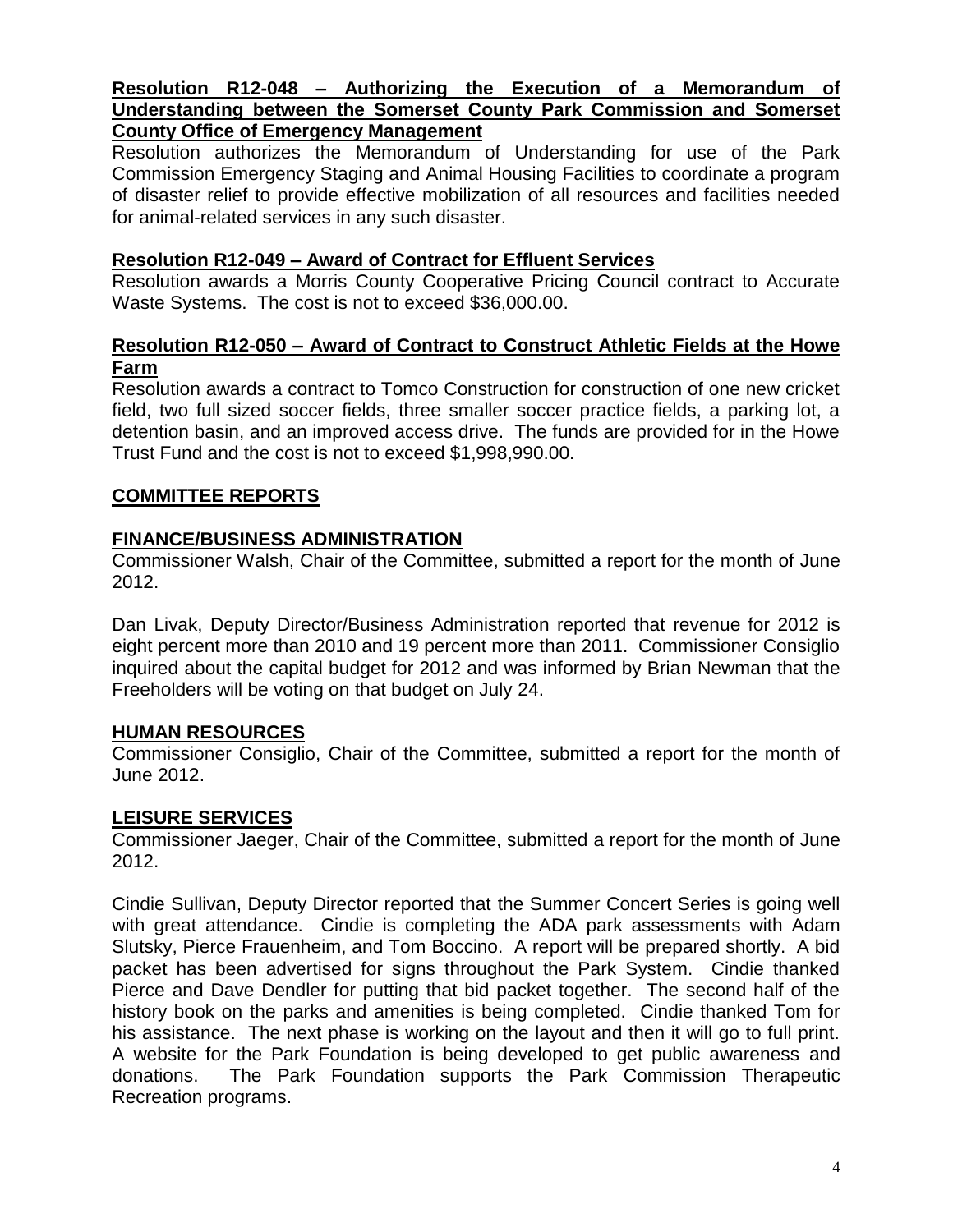Dina Trunzo, Manager Therapeutic Recreation reported that the Fishing Derby had 86 participants and netted \$600.00. This year was the last Derby as the Rogue Bass Fishing Club does not have the resources available to continue to run such an event. Dina thanked Commissioner Hansen for ATON Computing sponsoring the event throughout the years it was held. Dina has been in discussion with other individuals who have expressed a possible interest in running such an event in the future but it was not a bad idea to take a few years off from the event and think about a possible restructure of the event as they have seen a decline in registration over the past few years. Camp continues and is running smoothly. The Chiefs of Police Fishing Derby will be held today and Patriots Day will be held next week. A fall trip has been planned for the adults to Lake George and 12 participants are registered with a waiting list. During the WAPL a player's father, who is an amputee, was extremely pleased that the Park Commission had single rider golf carts and that he was able to play golf and also ride alongside his daughter while she was playing in the championship. Dina thanked Bob, Fred, and the rest of the Neshanic Valley Golf Course staff for being so accommodating.

Cathy Schrein, Manager, Environmental Science reported that camp is ongoing and revenues have increased. The EEC has new children in camps that transferred from other programs because they heard nothing but great things about the EEC's programs. Cathy thanked the staff for that accolade. The solar panels have not been connected due to the heat and they are awaiting final permits.

Marge Margentino, Manager Stable reported that the Stable is half-way through summer lessons and workshops. They have had to cancel several lessons due to the heat. Staff has been doing an outstanding job keeping the horses cool during the heat. Marge has received a donation of a horse named Gentlemen Start Your Engines. He will be utilized for beginner lessons. The Stable is hosting and event called "Rebel goes to the Dogs" which will also include a Disk Dog Championship. The Lipizzans will be at the Stable in September. Tickets go on sale in August. Marge has been very involved with state disasters regarding animals and has been certified to be a State Trainer and will be training the State Police in the near future.

Karren Newman, Manager Recreation reported that with the heat wave the pool has been extremely busy. There are 114 children registered in swimming lessons and 77 children for tennis lessons. There were 800 people in attendance for the first drive-in movie night.

Commissioner Consiglio showed everyone the tee shirts that the Duke Island walkers have created and wear. If anyone is interested in purchasing a shirt it is \$5.00 and walking is free. The shirts were done without Park Commission money. There are 25 to 30 walkers each Wednesday and the program is growing. It is a three-mile walk in Duke Island Park.

## **GOLF MANAGEMENT**

Commissioner Paluck, Chair of the Committee, submitted a report for the month of June 2012.

Darrell Marcinek, Director of Golf Maintenance reported that January 1 to June 15 was an extremely busy time preparing for the WAPL. Darrell's staff was prepared for the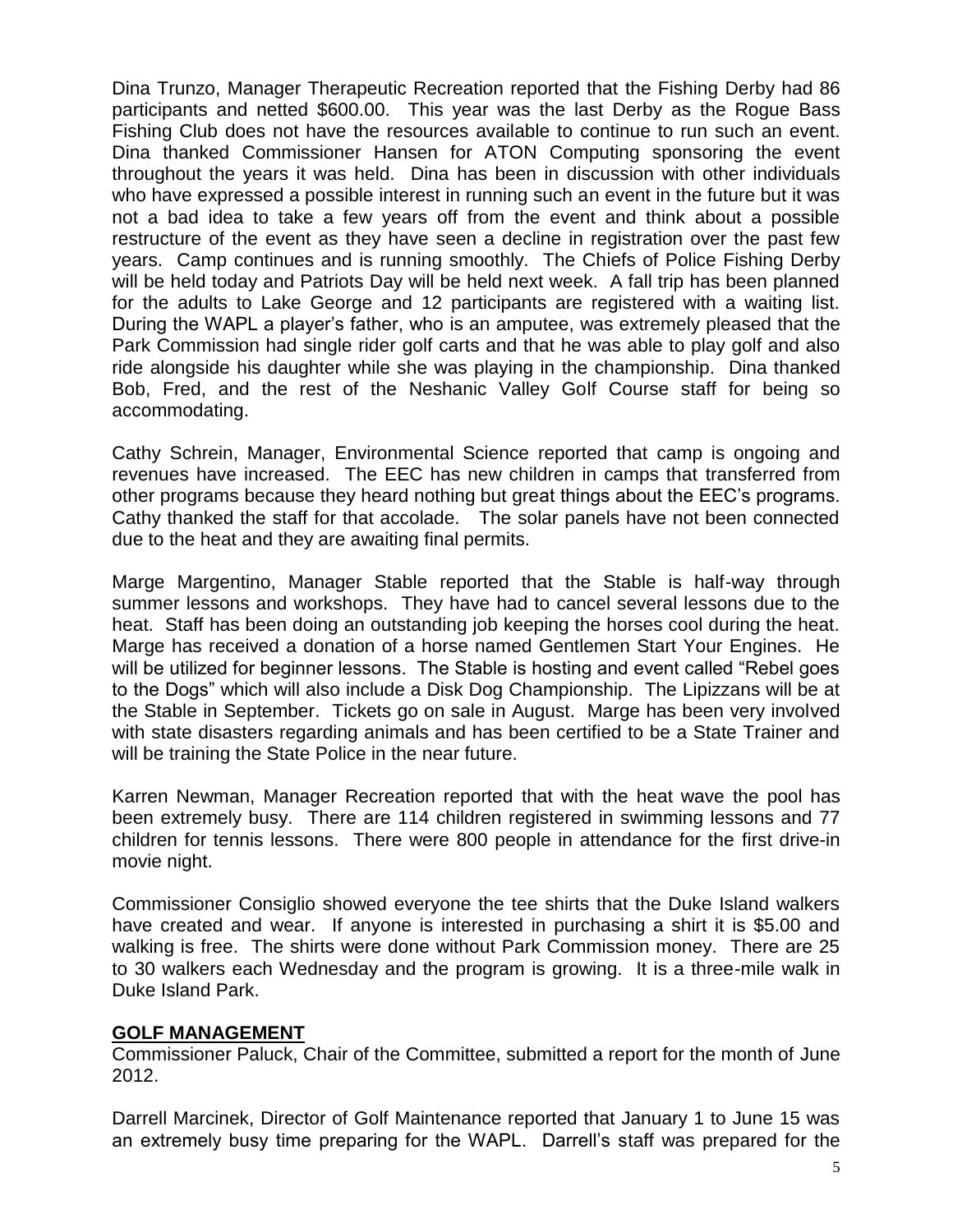worst and because of that everything went smoothly. There were 76 volunteers and the staff was maintaining the course by 5:00 AM and off the course by 7:30 AM and then back on the course at 5:00 PM. Darrell reported that he is proud of his staff. The irrigation of the courses has been heavily monitored. All courses are doing okay despite the many days of high heat.

Bob Ransone, Deputy Director Golf Management reported that the other four golf courses took care of the overflow during the WAPL. Bob has put together an RFP for the food and beverage concession at Neshanic Valley Clubhouse. He is hopeful this will attract more bidders. A walk-through will be held on July 26. The one day golf school will be taking a trip to the USGA museum to learn the history and etiquette of golf. Bob has been working with the County on transportation for that day. The County Championship will be held the second week in August to allow the players to participate in the State Championship which is held in October.

Counsel Lederman reported that Merri Makers are up to date with their payments.

Commissioner Paluck expressed what a great job Bob and Darrell did on the WAPL.

#### **INFORMATION MANAGEMENT**

Commissioner Hansen, Chair of the Committee, submitted a report for the month of June 2012.

Commissioner Hansen reported that Alex worked very hard with Verizon and the USGA to get the internet and telephones connected.

Alex Mathew, Manager, Information Management reported that the work is completed on the Gasboy system for Golf Maintenance. The vendor for the Gasboy system will be holding training sessions for all golf maintenance users. The new system will monitor the gas usage.

Commissioner Crosby commented that he heard all positive comments from the employees of the Golf Channel on the staff working at the WAPL.

#### **VISITOR SERVICES**

Commission Crosby, Chair of the Committee, submitted a report for the month of June 2012.

#### **PROPERTY MANAGEMENT**

Commissioner Crosby, Chair of the Committee, submitted a report for the month of June 2012.

Don Korbobo, Property Management Coordinator reported that a bid packet for 12 farm parcels is available today, July 19, for a bid opening on August 2.

## **PLANNING AND LAND ACQUISITION**

Commissioner Paluck, Chair of the Committee, submitted a report for the month of June 2012.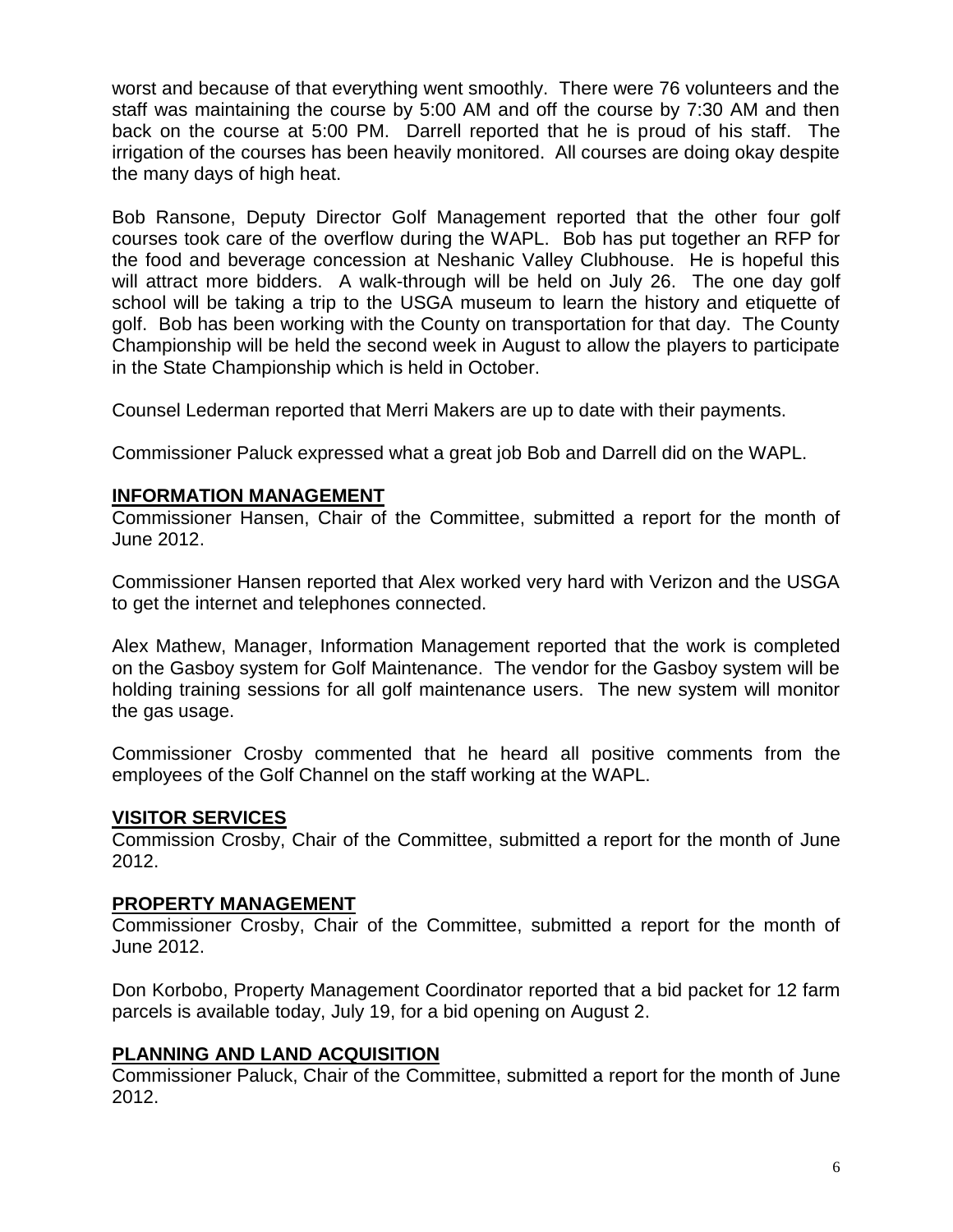Tom Boccino, Parks Section Principal Planner, Land Acquisition reported that the Carrier property subdivision has been approved by Montgomery Township. It is anticipated that by the end of the summer approximately 256 acres will have been purchased. Tom has been working with Adam Slutsky on capital projects.

Counsel Lederman commented that he has been working with Cindie Sullivan and Tom Boccino on the license agreements with other municipalities and no-profits. Review of the agreements should be completed by the fall.

## **CAPITAL FACILIITES – CONSTRUCTION and ENGINEERING**

Commissioner Paladino, Chair of the Committee, submitted a report for the month of June 2012.

Tom Boccino, Parks Section Principal Planner, Land Acquisition reported that the Van Camp Farmstead restoration bid will open on July 31. The bid is for stabilization and exterior restoration.

# **PARK MAINTENANCE & HORTICULTURE**

Commissioner Consiglio, Chair of the Committee submitted a report for the month of June 2012.

Commissioner Consiglio reported that he met with Pierce Frauenheim and his staff prior to the Park Commission meeting and with the development of new fields on the Howe Farm, a dirt trail in Skillman Park, and 256 acres acquired at Carrier additional support in the Maintenance Department must be solicited. There is going to be a need for more staff and equipment. Paul asked for support with the needs.

Jim Avens, Manager Horticulture reported that the gardens are doing well along with visitation. Irrigation has been a priority during the heat waves. Jim distributed the new Buck Garden map and brochure. Jim thanked County Graphics and the Print Shop for their help putting the brochure together. Colonial Park Gardens map and brochure is the next project. In New Jersey Countryside magazine there is an article on New Jersey Rose Gardens and Jeff Van Pelt was interviewed. The Garden Party will be held at Colonial Park on July 21 from 11 AM to 3 PM with three lectures being given.

Pierce Frauenheim, Deputy Director Park Maintenance reported that all of the parks are being heavily utilized. Several events have taken place such as the Bicycle Races, Wine Festival, and July 4<sup>th</sup>. The Park Rangers have done an excellent job getting cars in and out of those events. There was a very large lacrosse tournament at Duke Island Park in early July. Staff did a great job. The new playing fields on the Howe property will be seeded and will hopefully be ready to be used in the fall of 2013. The Pellowski Playground at Colonial Park has heavy use and work continues at Skillman Park. Staff is looking at fencing for some of the Skillman property. Demolition of the last building at Skillman Park will be completed next week. The Robert Street dam will be breached on Monday at 7:00 a.m. Staff is preparing North Branch for the 4H Fair in August. Pierce commented that he assisted with parking cars during the WAPL and heard nothing but compliments. The team work of staff worked and it showed.

# **AUDIT COMMITTEE**

Brian Newman reported that the Audit Committee will meet next week.